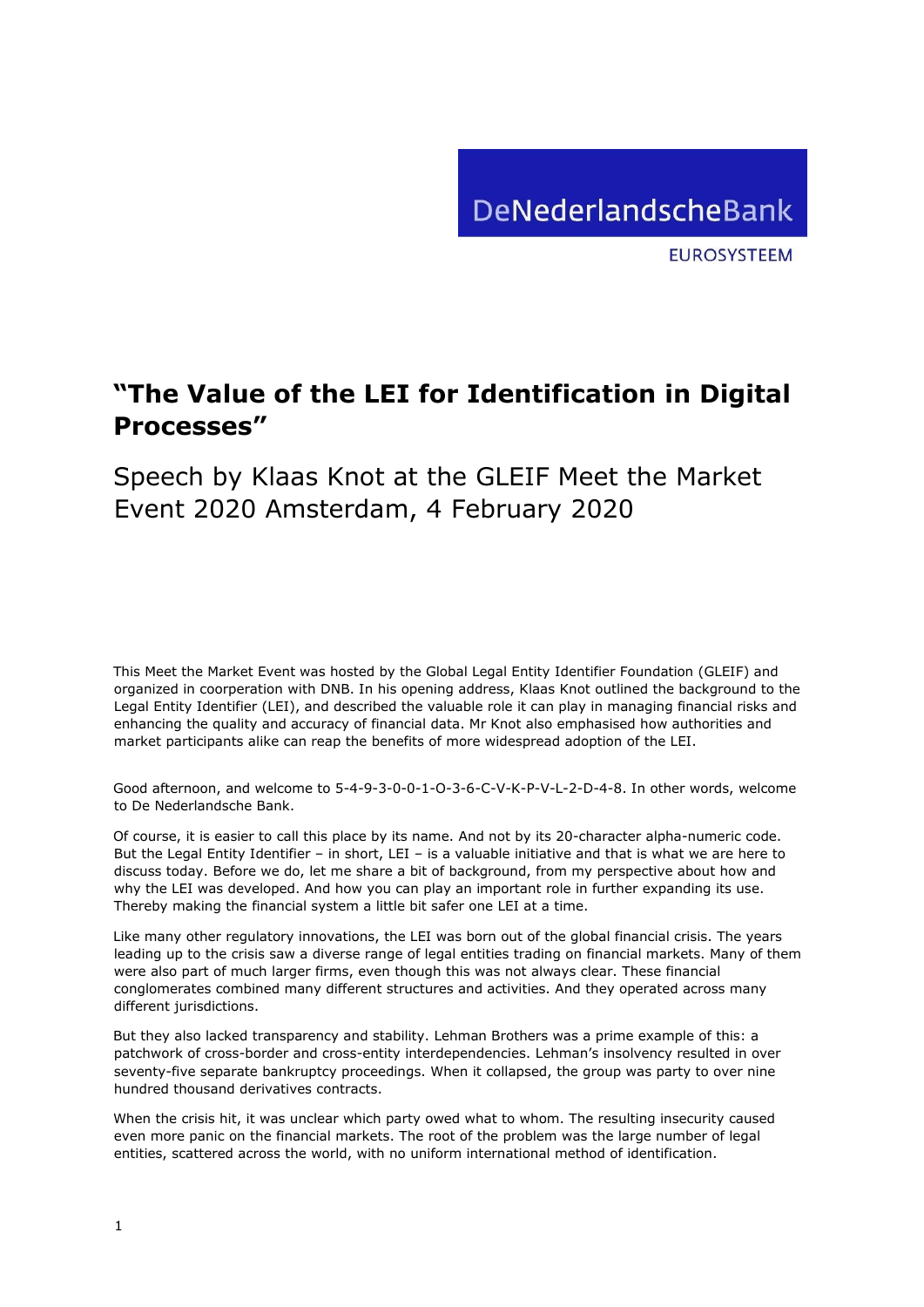The LEI was therefore introduced to address this problem and in 2012, the G20 endorsed the LEI System as a global standard. The objective of the G20 is the "global adoption of the LEI to support authorities and market participants in identifying and managing financial risks". Since it was introduced, over 1.5 million entities in over 200 countries have registered for an LEI. The LEI has seen widespread adoption in several financial markets most notably in the over-the-counter derivatives markets. It is also used increasingly in the issuance of debt and equity securities in jurisdictions. In other areas, the uptake of the LEI is less widespread, and the Financial Stability Board (FSB) continues to monitor this progress.

In line with the G20 recommendations, the FSB is a strong supporter for a broader uptake of the LEI. We see many benefits not just from a regulatory perspective. The LEI has helped to make the financial system safer. Authorities can use it for many different regulatory purposes. They can for example use the LEI to monitor financial risk, to keep track of financial entities' aggregate risk exposure, for resolution planning. A good example is embedding the LEI in the data on derivative contracts reported by trade repositories. This is very helpful in giving supervisors a clear picture of what is going on.

The LEI has also led to many improvements in the quality of data, and therefore in the quality of data analysis. This opens up possibilities for research and data aggregation. It also improves the accuracy of data reporting, and makes data more internationally comparable. The LEI is now being used in international stress tests. It is invaluable in helping to understand interconnectedness. It has improved our understanding of the build-up of risk across multiple jurisdictions.

These benefits are not only available to regulators and other authorities. Obviously, these advantages are also available to the wider financial industry and academics.

Looking ahead, I am convinced the LEI will play an increasingly important role in anti-money laundering processes. Banks in Europe are investing heavily in ways to combat illegal money flows. This begins with knowing your customer. The LEI not only significantly reduces the time and administrative burden required for customer onboarding.

It also ensures firms are able to clearly and unequivocally know their customers, and to keep track of their financial identity. Not to mention the role the LEI can play in removing unnecessary complexity from business transactions.

There are many other benefits. And these will multiply as new applications are discovered and developed. Today's event is all about finding these benefits in the various areas of finance in which you are active. Only by convincing market participants of the benefits of the LEI, will they be encouraged to contribute to its more widespread use.

It is clear that the LEI offers many benefits and has widespread support. Some of you have been working with the LEI from the outset and are strong advocates. However, it still has far to go to meet the G20's objective.[The FSB conducted a peer review last year to assess the current adoption and use](https://www.fsb.org/2019/05/fsb-publishes-peer-review-of-implementation-of-the-legal-entity-identifier/)  [of the LEI.](https://www.fsb.org/2019/05/fsb-publishes-peer-review-of-implementation-of-the-legal-entity-identifier/) It came up with four sets of recommendations to support the broader use of the LEI.

Firstly, FSB jurisdictions should require the use of LEIs for the identification of legal entities in data reported to trade repositories. This is a strategy that is already being pursued in Europe for derivatives data and starting from April also for data on securities financing transactions. Jurisdictions should also consider requiring the use and timely renewal of the LEI in reporting frameworks for a wider set of financial market participants and infrastructures than is now the case. There are many ways jurisdictions can promote the further adoption of the LEI. They should strive to make full use of the LEI so they can reap all the benefits. The FSB will monitor the implementation of this recommendation as part of its regular implementation monitoring activities.

The second set of recommendations is aimed at the FSB itself. The FSB should explore the potential role of the LEI in different areas of activity. Work is currently underway to explore the use of LEI in the resolution of financial institutions and on financial innovation issues, for example.

The FSB will work with standard-setting and industry bodies to facilitate LEI adoption. As well as group entities and major counterparties of global financial institutions, the LEI should also be adopted by CCPs' clearing members to support the timely analysis of risk exposures and interdependencies. The FSB, working with other standard setters and the industry, will also promote the inclusion of LEI in payment messages. It will also consider the benefits of the LEI in cross-border payments.